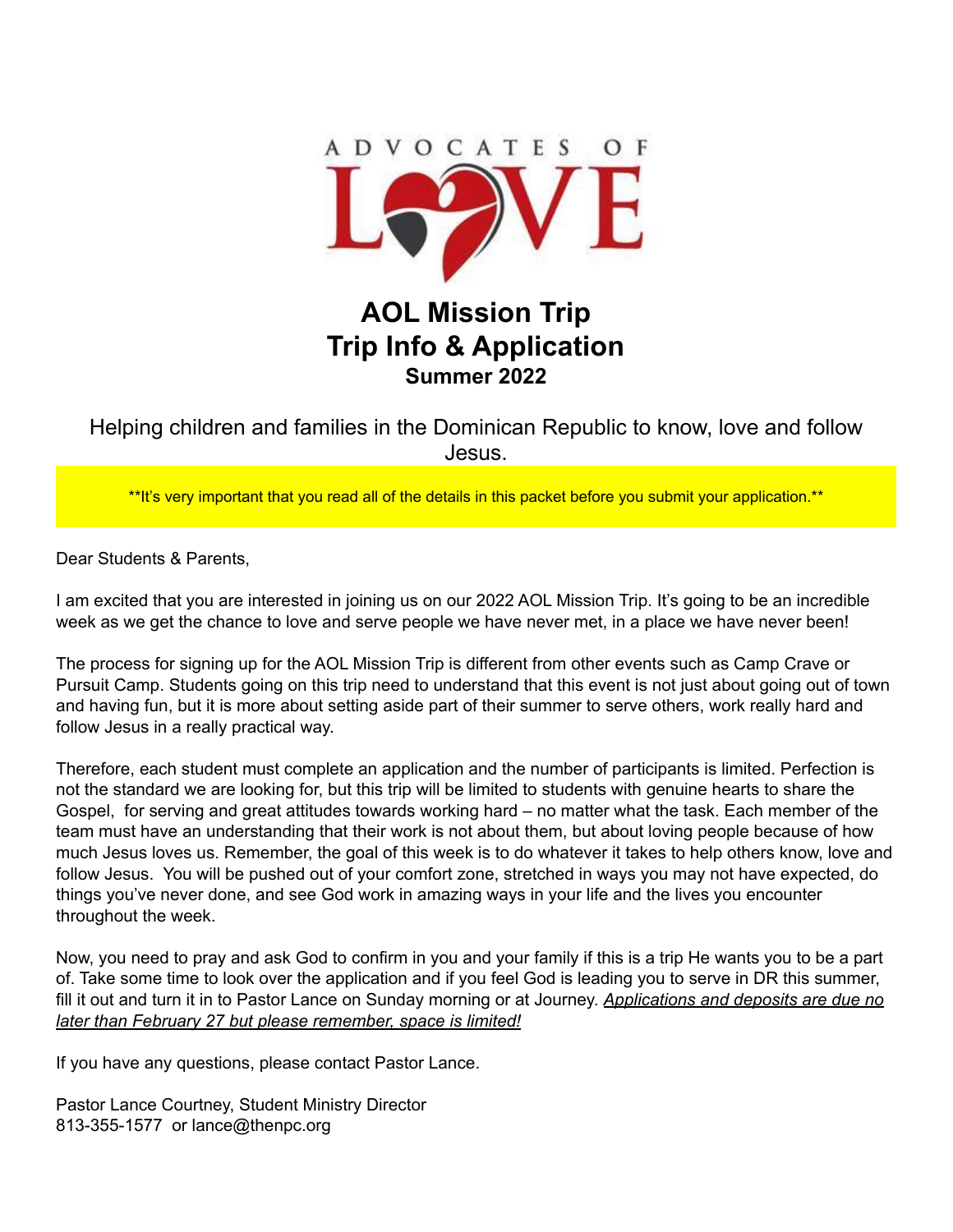**What To Turn In To Apply:** Turn in the application below only after all of these sections have been completed. o Student Info & Agreement Page o Student Questions & Answers o Parent Signature (On the Student Agreement Page) o \$100 Deposit (nonrefundable after February 26) All applications must be turned in by February 26, 2012.

## **TRIP INFO**

**When is the AOL Dominican Republic Mission Trip?**

5 days between June 21-25.

#### Important Dates:

**Sunday, February 27 – Application and Deposit Deadline Monday, March 14 – Passport Application Deadline (ASAP, Get your Passport Appointment NOW)** Sunday, March 27 – Mission Trip Team Training Meeting (12:30pm-2:30pm) Saturday, May 21 – Serve Day Saturday, June 4 – Mission Trip Training Day Retreat (10am-3pm)

## **Where Exactly Are We Going And What Will We Be Doing?**

We are traveling to the city of Santo Domingo. We will be working with a mission team that has spent the last 18 years ministering in the DR. Part of our time will be spent with the children at Pastor Lucien's children's home, and part will be spent in other ministry opportunities including: a feeding program in a Haitian Village, children's ministry, feeding in a refugee camp, working with a school near the garbage dump, and caring for widows and orphans.

The ministry we will be involved in is all about building relationships to help the people God brings into our path to know, love and follow Jesus. We will be praying, playing with kids, leading worship for children, playing sports, serving food and water to people in need, physical work at an orphanage and school, encouraging the local missionaries and workers, sharing about Jesus and pouring out God's love and truth with the people of Santo Domingo.

## **How Much Does it Cost and How Do We Pay For It?**

The total cost of the trip is \$750. The flight from Tampa to Santo Domingo is approximately \$450-\$550. The incountry expenses are \$200. In-country expenses include housing, meals, ground transportation, insurance and ministry supplies and t-shirts.

Students' parents are not expected to pay the total cost for this trip. They are welcome to support financially, but we encourage students to raise money by participating in fundraisers as well as writing letters to ask family and friends to partner with them to go on this trip. At our first meeting, we will provide you with tools and time to write a support letter to send out and request spiritual and financial assistance.

## **Additional Costs:**

Passport \$100 (Required) Spending Money \$50 (Optional)

## **Payment Schedule:**

\$100 Deposit – February 27 \$200 Payment – April 1 \$200 Payment – May 1 \$250 Final Payment – June 1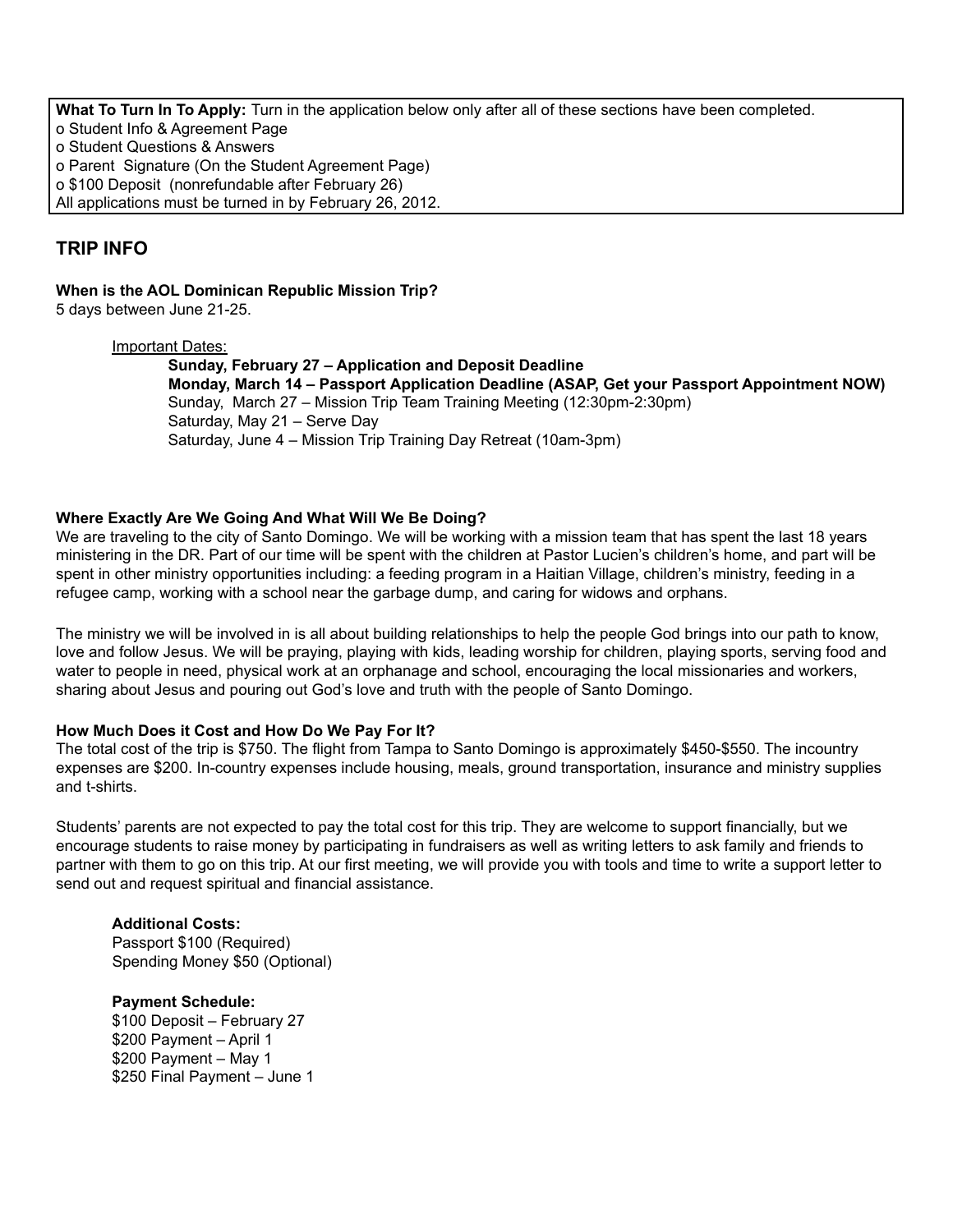#### **Who Can Go?**

The maximum number of people we can take on this mission trip is 14. (10 students, 4 adults) Every student that would like to go on this trip must fill out and submit a trip application no later than February 26, but spots may fill up quickly.

Requirements to attend this trip:

- Student must be a Christian who has a growing relationship with Jesus Christ.
- Students must be an active participant in Journey Student Ministry.
- Student must be an active member of North Pointe Church and attend Sunday morning services regularly.
- Students must turn in the \$100 deposit with completed application.
- Students must attend all pre-trip training and meetings (unless prior arrangements are made).
- Must complete assignments given by group leaders.
- Students must have a valid passport. (deadline to apply for new passport: March 14, need ASAP)

The following pages are to be filled out by the student, not the parent. (Except for signature) Turn in completed application along with \$100 deposit to Pastor on Sunday, or you may pay online. (www.northpointeFL.org/missions-students)

All applications are due no later than February 27, 2022.

These questions are to be answered on separate sheet of paper. Please type. Do not rush through these questions; take time to think about the questions and answer to the best of your ability.

- 1. Why do you want to go on this mission trip?
- 2. Are you a Christian? (Y or N) Have you been baptized? (Y or N)
- 3. If you are a Christian, tell us when and how you came to a decision to follow Jesus.
- 4. Please describe your current relationship with Jesus. What has God taught you recently?
- 5. How do you think going on a mission trip will help you fulfill God's command to make disciples of all nations? (Matthew 28)
- 6. Would you consider yourself a missionary right now in Florida? Why or why not?
- 7. If you had an opportunity to share the gospel with the people you meet on your trip, what would you say?
- 8. What do you hope to gain out of this mission's experience?
- 9. How do your parents feel about your desire to go on this trip?